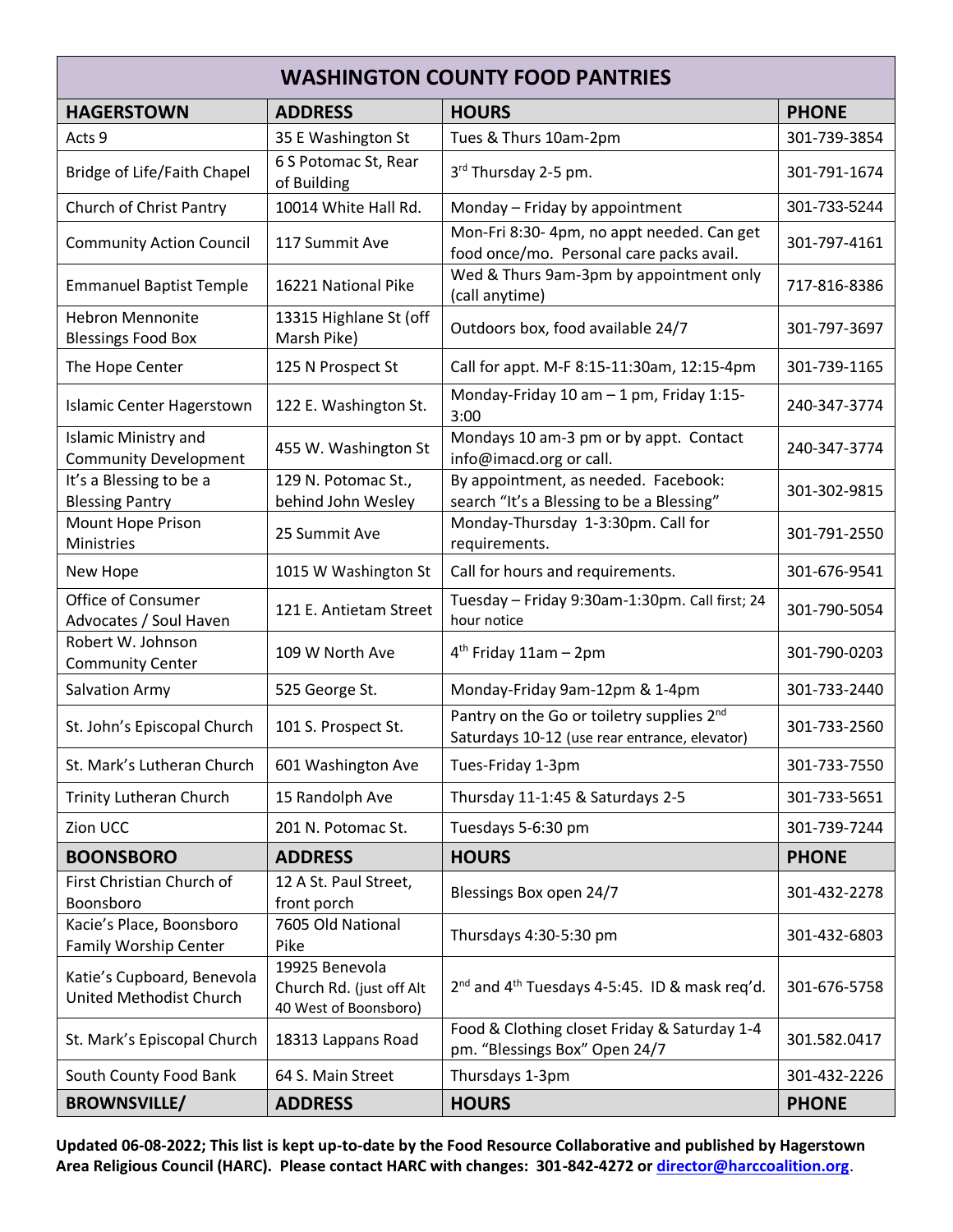| <b>ROHRERSVILLE</b>                                              |                                             |                                                |                                                                                                                                                       |              |  |  |
|------------------------------------------------------------------|---------------------------------------------|------------------------------------------------|-------------------------------------------------------------------------------------------------------------------------------------------------------|--------------|--|--|
| Brownsville Church of the<br><b>Brethren</b>                     | 1915 Rohrersville Rd                        | $2^{nd}$ & 4 <sup>th</sup> Tuesday 3:30-5:30pm |                                                                                                                                                       | 301-432-8354 |  |  |
| <b>Pleasant Valley Baptist</b>                                   | 3346 Gapland Rd                             | 3rd Saturday 9-11 am                           |                                                                                                                                                       | 301-432-2621 |  |  |
| <b>CLEAR SPRING</b>                                              | <b>ADDRESS</b>                              |                                                | <b>HOURS</b>                                                                                                                                          | <b>PHONE</b> |  |  |
| St. Peter's Lutheran Church                                      | 30 S Main St                                | Tuesdays 12-2pm                                |                                                                                                                                                       | 301-842-2505 |  |  |
| <b>HANCOCK</b>                                                   | <b>ADDRESS</b>                              |                                                | <b>HOURS</b>                                                                                                                                          | <b>PHONE</b> |  |  |
| <b>Interfaith Service Coalition</b>                              | 116 W High St                               | Call for hours of operation                    |                                                                                                                                                       | 301-678-6605 |  |  |
| <b>MAUGANSVILLE</b>                                              | <b>ADDRESS</b>                              | <b>HOURS</b>                                   |                                                                                                                                                       | <b>PHONE</b> |  |  |
| Maugansville Area Food<br><b>Bank</b>                            | 17904 Binkley Ave.                          |                                                | 1st Fridays 12-1:30 pm, by appt only.<br>Must live in Maugansville school district.                                                                   | 301-791-7723 |  |  |
| <b>SHARPSBURG</b>                                                | <b>ADDRESS</b>                              |                                                | <b>HOURS</b>                                                                                                                                          | <b>PHONE</b> |  |  |
| <b>Battlefield Bible Church</b>                                  | 7708 Sharpsburg Pike                        |                                                | 3rd Saturday 10am-noon                                                                                                                                | 301-991-2084 |  |  |
| <b>SMITHBURG</b>                                                 | <b>ADDRESS</b>                              | <b>HOURS</b>                                   |                                                                                                                                                       | <b>PHONE</b> |  |  |
| Tabitha's Table                                                  | 17 S. Main St, rear ent                     | 4 <sup>th</sup> Tuesday 12-4pm                 |                                                                                                                                                       | 301-331-1464 |  |  |
| <b>WILLIAMSPORT</b>                                              | <b>ADDRESS</b>                              |                                                | <b>HOURS</b>                                                                                                                                          | <b>PHONE</b> |  |  |
| The Market Place /<br><b>Experience Gateway</b>                  | 11017 Kemp's Mill Rd                        |                                                | 2 <sup>nd</sup> & 4 <sup>th</sup> Thursday 5-7 pm                                                                                                     | 301-582-4595 |  |  |
| Williamsport Area Food<br>Pantry                                 | 28 N. Conococheague<br>St.                  |                                                | Mondays and Thursdays 9:30am-12:30 pm<br>Must live in Williamsport High /Springfield Middle<br>school areas                                           | 240-217-9529 |  |  |
| <b>WASHINGTON COUNTY SOUP KITCHENS</b>                           |                                             |                                                |                                                                                                                                                       |              |  |  |
| <b>HAGERSTOWN</b>                                                | <b>ADDRESS</b>                              |                                                | <b>HOURS</b>                                                                                                                                          | <b>PHONE</b> |  |  |
| Harvest Breakthrough                                             | Cannon Ave @ Dual Hwy,<br>across fr Sheetz  |                                                | $1st$ and $3rd$ Sundays at 12:30 p.m.                                                                                                                 |              |  |  |
| The Hope Center                                                  | 125 N. Prospect St.                         |                                                | Mon-Sat 12:00 pm (door closes 12:30<br>pm), Sunday 12:45 pm (door closes 1:15<br>pm). Daily 7 pm (door opens 6:30, chapel<br>7 pm followed by dinner) | 301-739-1165 |  |  |
| It's a Blessing to Be a<br>Blessing                              | 129 N. Potomac St., behind<br>John Wesley   |                                                | Thursdays 11:30-12:30. Facebook:<br>search "It's a Blessing to be a Blessing"                                                                         | 301-302-9815 |  |  |
| Presbyterian Church                                              | 20 S. Prospect St. -<br>entrance from alley |                                                | Wednesdays 10am-noon. Carry outs<br>available starting at 11 am.                                                                                      | 301-739-6337 |  |  |
| Rock of Hope                                                     | 62 E. Antietam St.                          |                                                | Saturdays at 4:00 p.m.                                                                                                                                |              |  |  |
| <b>Salvation Army</b>                                            | 525 George St.                              |                                                | Monday-Friday 11:30am-12:30pm                                                                                                                         | 301-733-2440 |  |  |
| Soul Haven                                                       | 119 E. Antietam St.                         |                                                | Monday - Friday 10am-4pm                                                                                                                              |              |  |  |
| Zion UCC                                                         | 201 N. Potomac St.                          |                                                | Tuesdays 5-6:30 pm                                                                                                                                    | 301-739-7244 |  |  |
| <b>WILLIAMSPORT</b>                                              | <b>ADDRESS</b>                              |                                                | <b>HOURS</b>                                                                                                                                          | <b>PHONE</b> |  |  |
| Shepherd's Table, located<br>at Williamsport United<br>Methodist | 25 E. Church Street                         |                                                | Thursday 5-6 pm                                                                                                                                       |              |  |  |